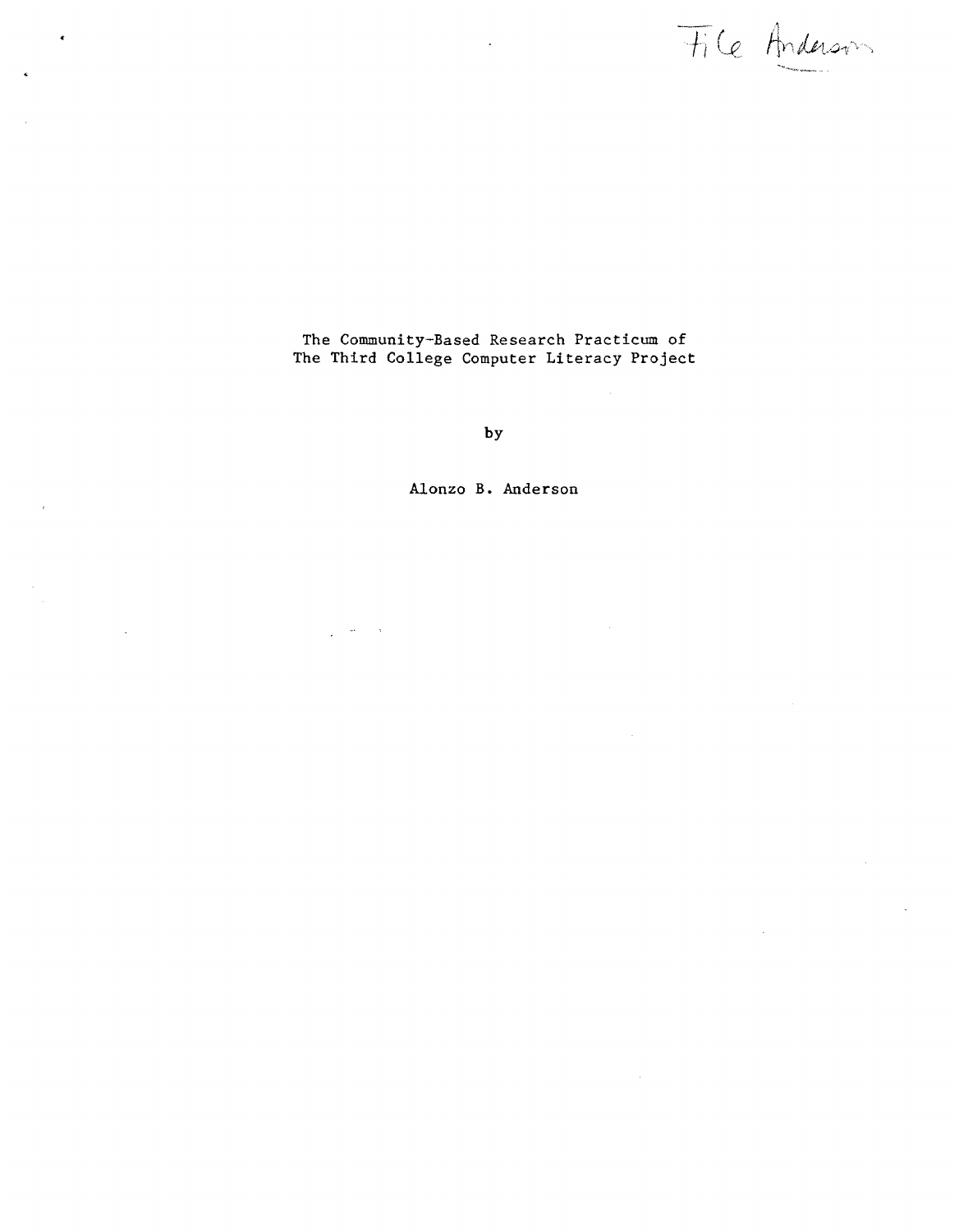### Background

By all accounts America is in the midst of a computer revolution. Many compare it in magnitude with the industrial revolution. In the current revolution computer technology and microcomputers are rapidly being introduced into the work place, the educational system and our daily lives. The source of this major social change in the development of a new industry built upon the task of information processing. The current shift in employment **away** from manufacturing toward information-based industries will profoundly affect the nation's economy and work force. Nordon (1982) of the U.S. Bureau of Labor Statistics recently predicted that by 1990, Americans will have 17 to 26 million new job opportunities. Computers will be a central part of this **growing**  information economy. The Bureau's predictions show a 60% increase in the number of computer programmer jobs over the next decade, and an 80% increase in employment opportunities for systems analysts. The greatest projected increases, however, are for computer service technicians, whose career opportunities will grown between 93% and 112% over the next decade.

The introduction of microcomputers into society and anticipated changes in work force requirements has sent ripples of influence throughout every level of the nation's public education system. Already there are three main areas of public school computer uses: administrative and counseling, job training and computer-assisted instruction. Moreover, there is concern within the information-processing industry that public schools should do more. For example, in a recent speech, David T. Kerns (1982), president of Xerox Corporation, called for redirection of the education system to emphasize training for information industry skills. Also, a rapidly warming debate is taking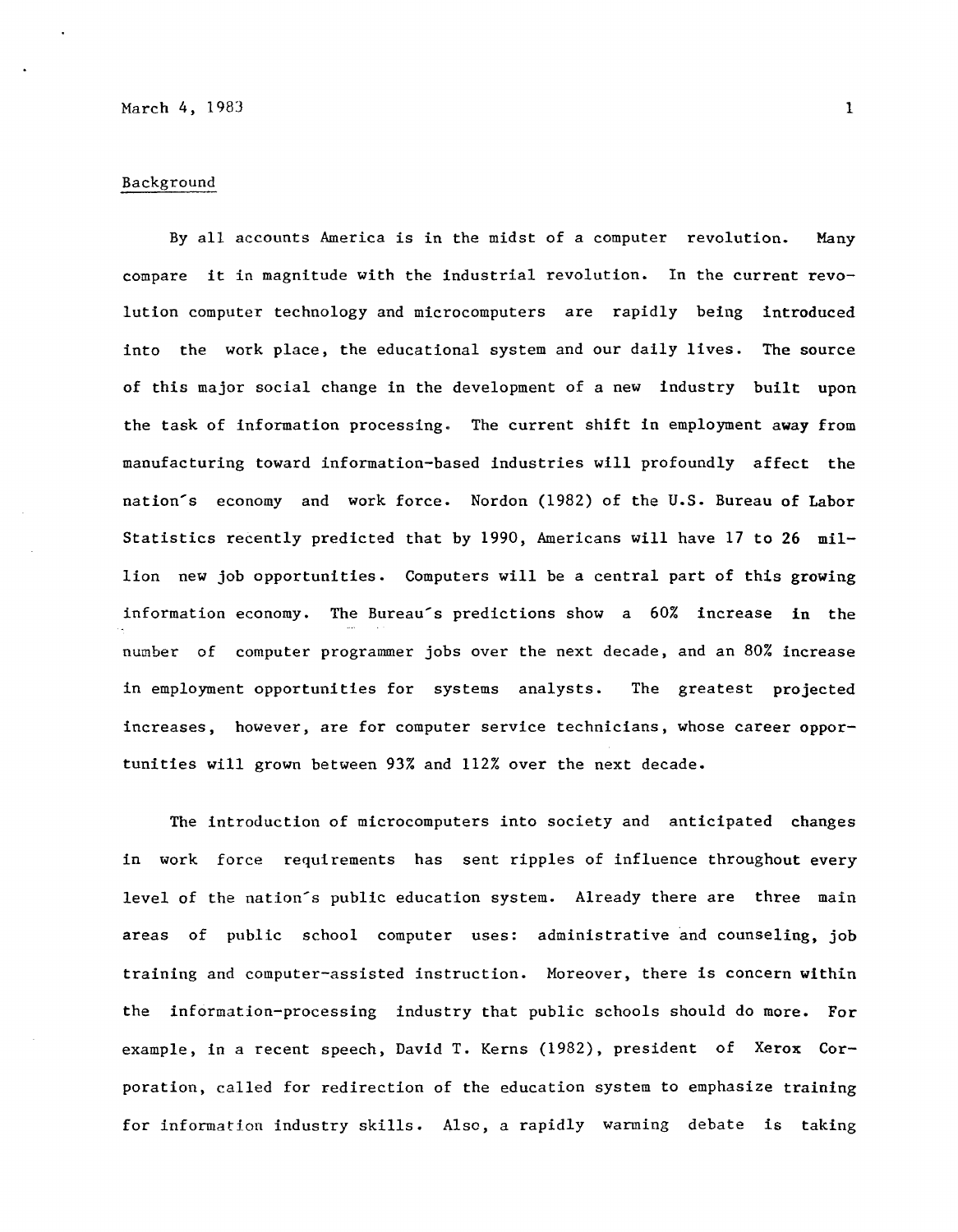place among educators as to whether computers in secondary schools should be used for computer-assisted instruction, job skills training, or both.

It has apparently already been decided that computer-assisted instruction in elementary and junior high schools is a good thing. Several states have taken the lead in using their educational systems to address the labor market demand for computer skills. These include Minnesota, Illinois, Florida, New York, Oklahoma, Alaska, Pennsylvania, New Jersey, Nebraska and Oregon. Efforts range from initiating research on computer education to totally computerized, interconnected, state education management systems. Somewhere in this range is the state of Minnesota where 99% of all school districts use computers for instruction. Virtually every student in Minnesota has firsthand experience with computers.

The high technology sector of the job market is growing at about twice the rate of increase in other industrial sectors. As the needs of the industry grow, the need for an education which involves computers will also increase. It is not unreasonable to expect that some time in the near future high school students will have a fourth area of competence, that of computer literacy, added to existing reading, writing and math requirements for graduation. What we may conclude from our knowledge of current and projected changes in the areas of employment and education is that the computer is rapidly becoming a basic tool of activity in important domains of American life. This being the case, it is necessary that steps be taken immediately which will assure that all citizens have the opportunity to learn to use the tool effectively.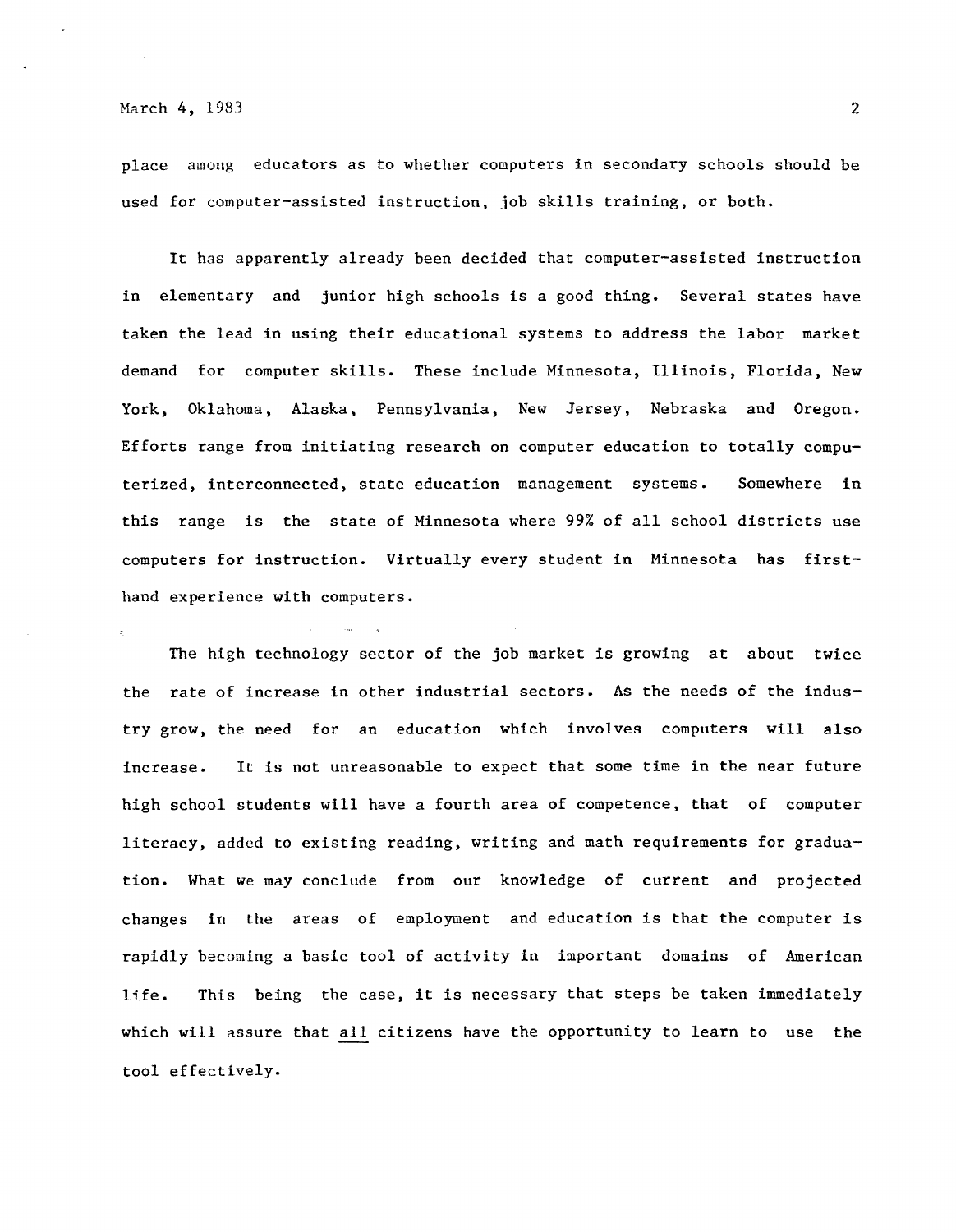At the present time women, minorities and low-income people in particular do not have equal access to computer-based activities. Despite the efforts of public schools and computer manufacturers, children from economically depressed areas still do not participate in computer-based activities **to** the same extent as their wealthier counterparts. Because of its expense, computer education is widespread only among those who can afford it. Since a larger proportion of minority youth come from lower income areas, these inequities reduce their opportunity to learn about computers. Certainly, if this situation remains unchanged, low-income children will be even more at a disadvantage later on when they enter the employment arena.

The introduction of an use of microcomputers in public schools is thought by many to be the means by which this problem can be overcome. However, this 'solution represents a narrow, overly centralized, and possibly ineffective approach. Imagine for a moment that for the first eighteen years of life children were exposed to reading, writing and mathematics only at school. Would that exposure be enough to facilitate the child's learning of the wide range of functions and uses of these skills? No, and the same is true of computer education. Therefore, a more thorough solution would focus on decentralizing microcomputers out of the school and into the community as **well** as home settings. be achieved? But considering the cost of computers, how will this outcome

# The Community Computer Center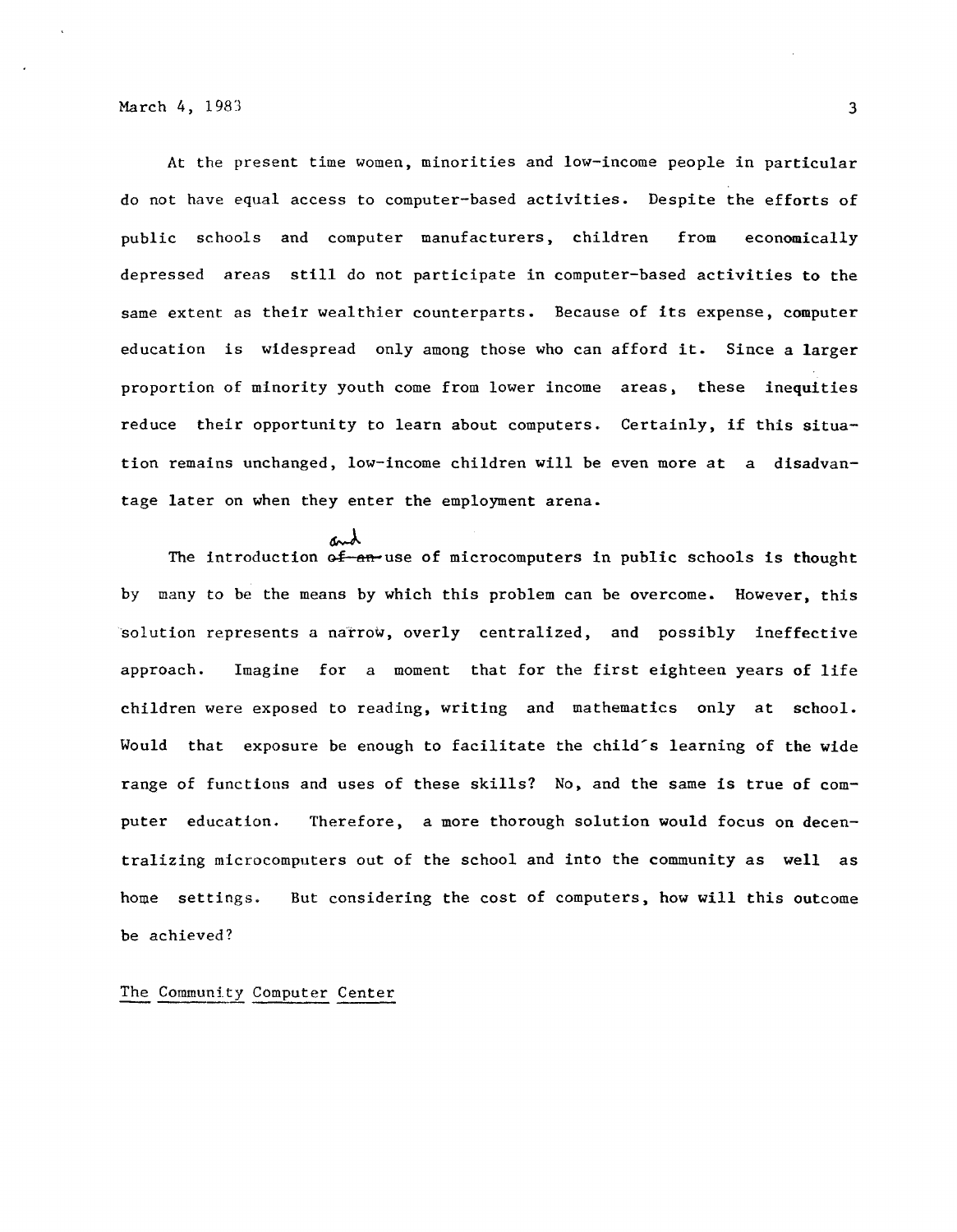The objective of providing equal access to computer-based activities can be achieved through the creation and operation of a network of Community Computer Centers in areas where families would not otherwise be able to purchase a microcomputer. This strategy would provide maximum access to computer technology at a minimum cost. The major objective and organizing principal of the proposed project is the development of a model community-based system of computer activities coordinated around the practical needs of lay people which arise out of their everyday activities and their need to be familiar **with** contemporary microcomputers. We believe that the successful development of the  $_{\text{Comput}}$  Compuliation Connection Connection Community  $_{\Lambda}$  Center would create a prototype which could be applied in other locations throughout the country. The proposed project then provides a means for taking an initial step toward a solution to the problem of equal distribution of access to computer-based activities.

The uses to which microcomputers would be put in the community center would focus upon; (1) providing instruction on computer use, (2) providing instruction in the academic skill areas, (3) providing assistance in daily matters of practical importance to community members and (4) basic research. The value of using microcomputers in these ways can be assessed from at least two perspectives; that of the community and that of the University.

The Community. What could be the value of the Community Computer Center from the point of view of the community? To answer this question it is useful to first speculate on the future from the perspective of that community. From this perspective it is possible to envision two futures which involve computer technology. In the first case we envision a future where low-income students continue to perform poorly in the basic academic skills of reading, writing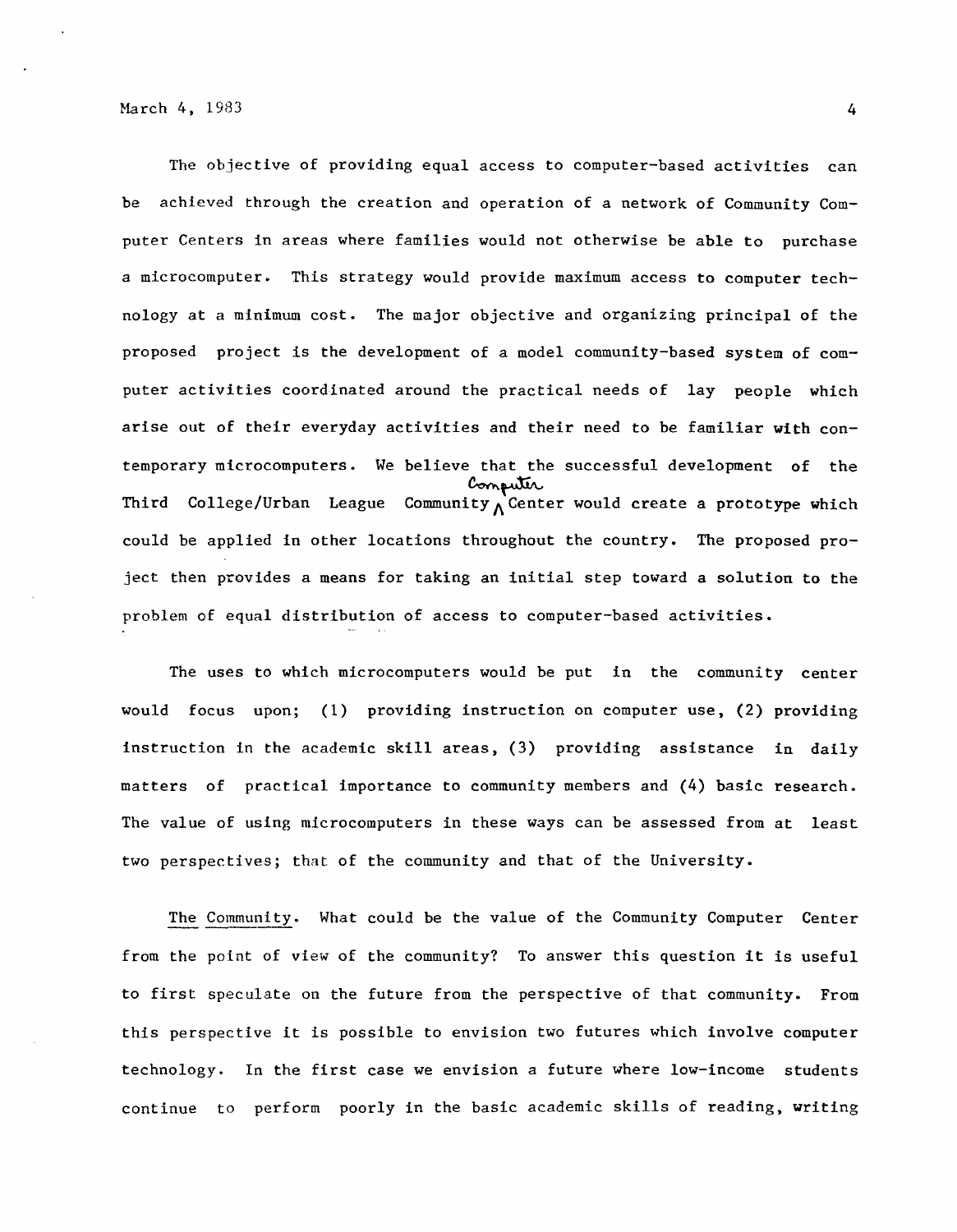and mathematics. At this future time we would also see computer literacy added as the fourth area of poor performance for these students. Low achievement in these four areas would have predictable consequences. We would **wit**ness a growth in the stratification of society resulting from an even greater inequality in the distribution of employment opportunities, economic resources and political access.

In the second case we envision a future where low-income students are fully and successfully involved with the development of computer literacy practices. At this future time we would also see activities in this new area of success functioning to improve performance in the areas of reading, writing and mathematics. Again, the consequences are predictable. With control of these four basic skills in the hands of all citizens we would witness a fully participatory, pluralistic society.

The value of the Community Computer Center is that it will provide a means for making the second vision a reality. One example of creating the reality out of the vision comes about when we see younger students going to the center anxious to work on tasks involving practice in the basic skills. The computer-based activities of the Center would help students do this by embedding basic skills within contexts that allow students to discover and construct their own goals in activities that they have a hand in designing. For example, it is anticipated that a computer-based activity reported on by Levin and Boruta (1983) can be successfully adapted for use in the community setting. The activity these authors reported was the production of a monthly newspaper by a class of 4th graders using their microcomputers.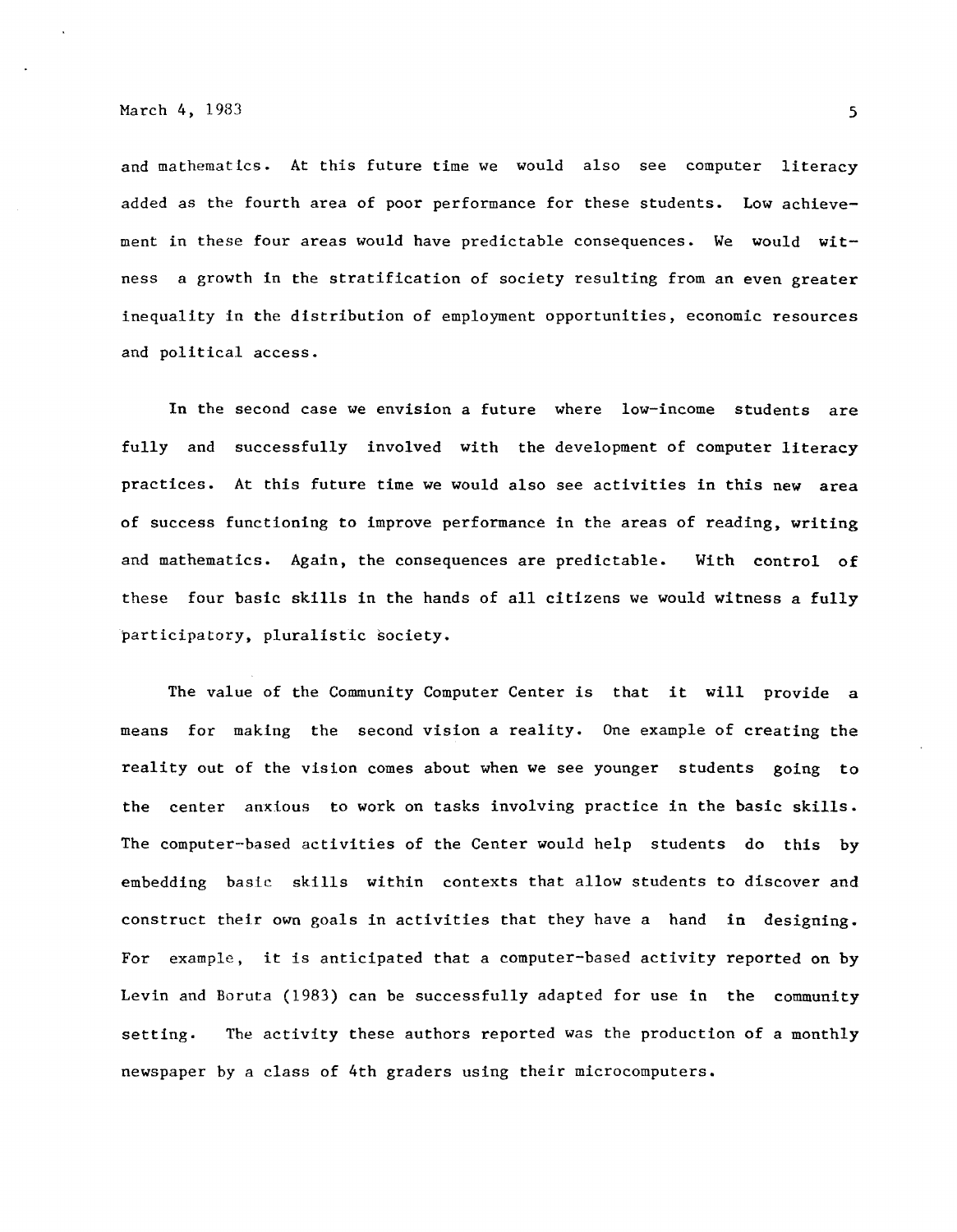The newspaper was divided into different sections: news, sports, weather, book reviews, stories, poems, riddles, and classified ads. The newspaper was stored on one disk with each section of the paper in a separate file on the disk. When students (who frequently worked in pairs) took their turn on the computer, they would retrieve the section/file of the paper they wanted to work on, and add their story to the collection of stories already there. The entire file would be saved at the end of their session.

Near the end of the month, a cut-off date was established for new stories and the editing process began. When students took their turns on the computer at this stage, they were assigned particular sections to edit for spelling, punctuation, capitalization, and overall coherence. When the paper was completely edited, it was printed and distributed *to* the students. After **every**one had the opportunity to read it (including family, friends, and the principal), it was critiqued in a whole-class session. This provided an opportunity to focus on the writer's consideration of the audience during the writing process. The importance of punctuation, dates on weather reports, and author names took on a new significance in light of audience understanding.

Another value of the center is that its activities will not be restricted to the needs of only the children. For parents the Community Computer Center will be a place they can go to get quick and accurate assistance in such daily matters of importance as budget planning, deciding where to go grocery shopping, writing business letters for a variety of purposes and more. For example, the electronic spread sheet of Visicalc will assist parents plan their budget or to decide which local market has the best prices for the items on their shopping list. When parents want to register a complaint with San Diego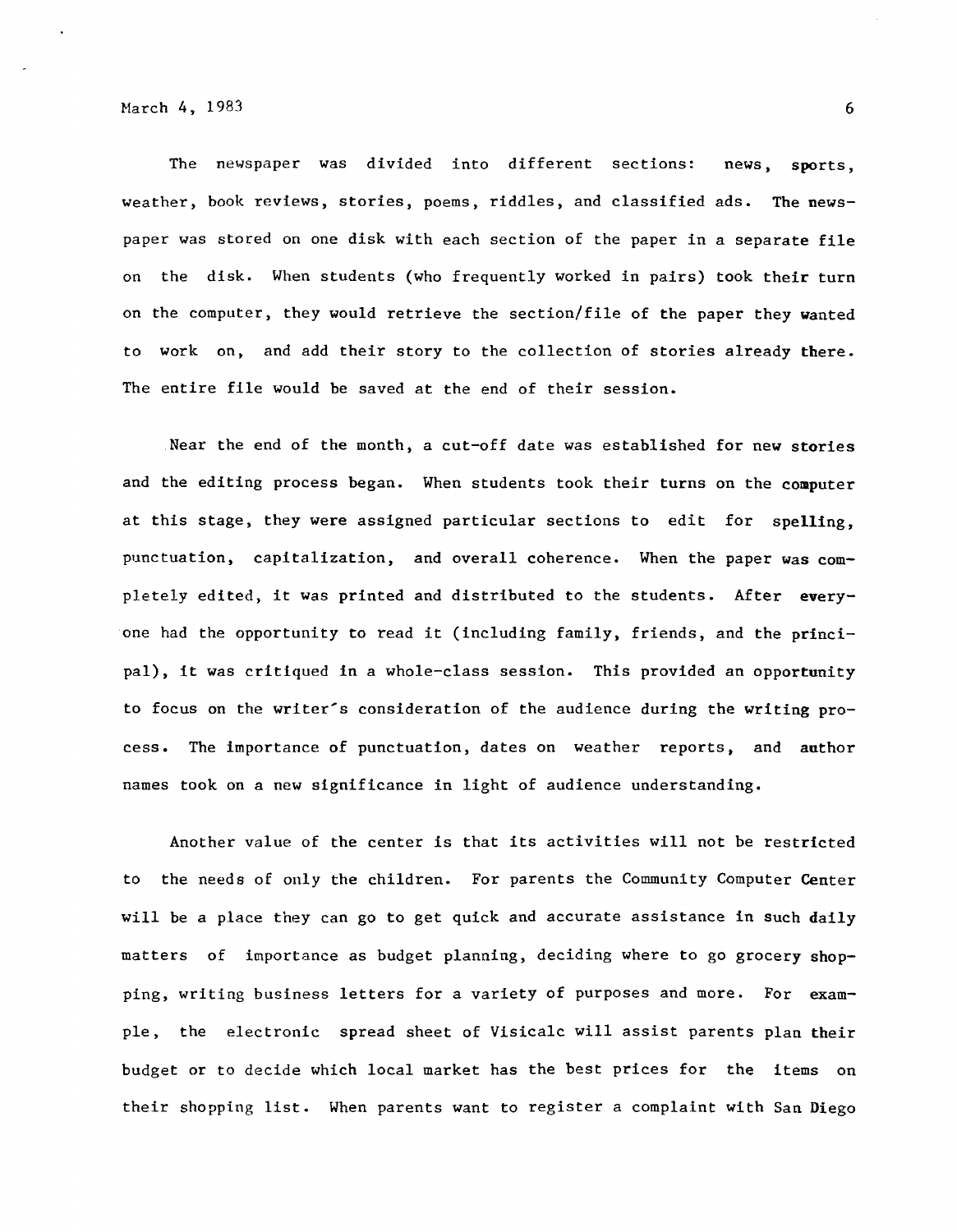Gas and Electric or write a letter of inquiry they will receive assistance  $M\Omega$ using  $-$ out interactive text interpreter" program. Researchers in the Laboratory of Comparative Human Cognition have collaborated to design a system that allows a person to create interactive text by putting the structure **in** the text, rather than the text in the structure (Levin, 1982).

Users of the Community Computer Center will have available to them a range of interactive writing prompters that span a spectrum of the amount of support that they provide to writers. At one end of this spectrum of support are form letter prompters, to help people write letters to request information. These prompters provide most of the text, stopping to allow the user to input their names and the details of what they are requesting. Given this amount of support, even poor writers have been able to generate letters that they sent off. At this end of the spectrum, we have also used "storymaker" texts (Rubin, 1980) and "madlib" texts, each of which supply most of the text for a story, leaving choices or simple input to the novice writer.

Next along the spectrum, providing less support and thus allowing more experienced writers more freedom, are the poetry and story form prompters. At a more global level of support are interactive "planner prompters", which help writers generate ideas or reorganize their thinking to surmount writing blocks (Collins, Bruce, & Rubin, 1982). These can be as simple as a set of suggestions of things to consider in writing a text.

These are just examples from a much larger set of interactive writing activities that the Laboratory of Comparative Human Cognition has been able to develop working together with teachers. Since these activities fill the gap of shared initiative between the relatively passive task of reading and the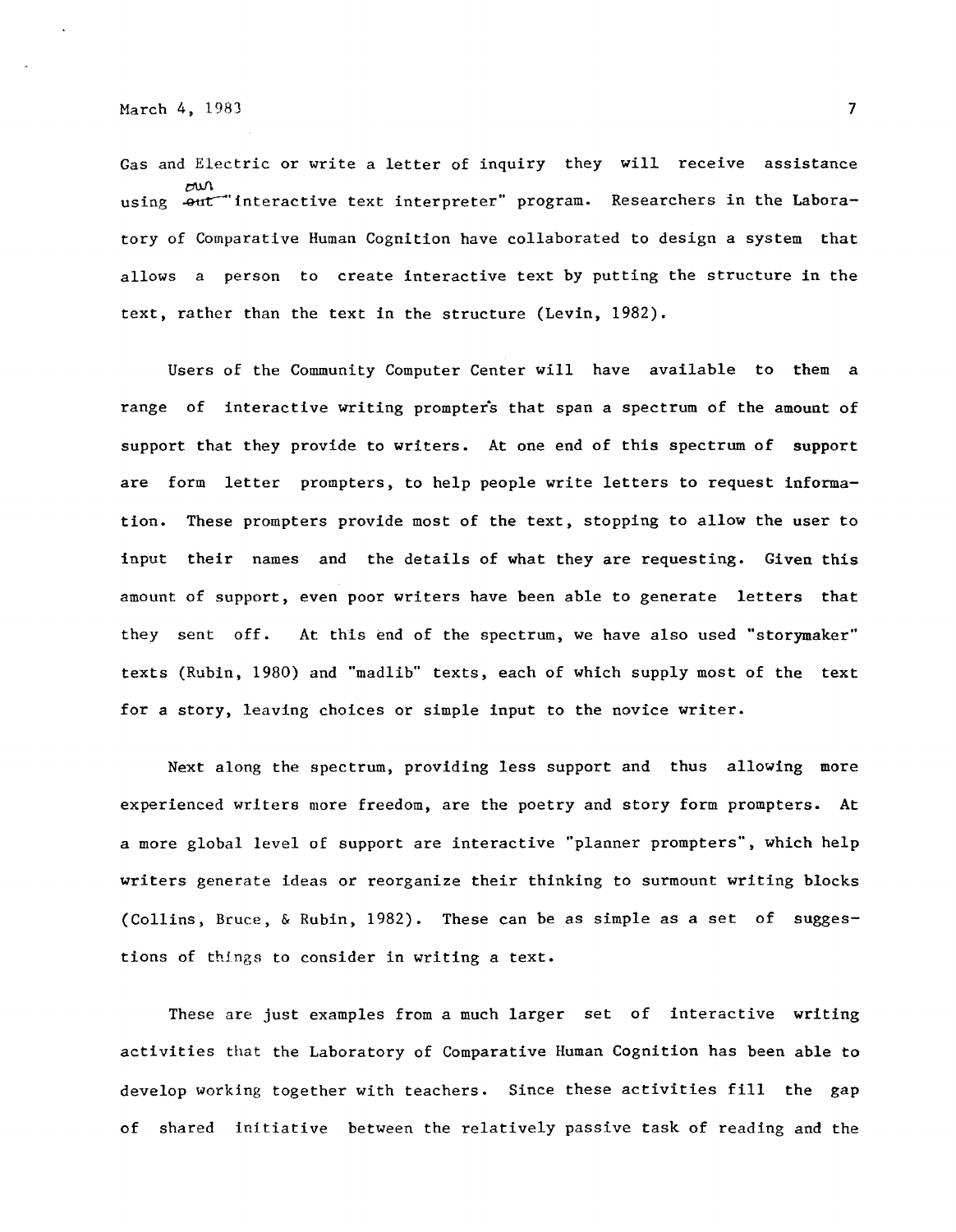active task of writing, we have been able to construct a sequence of activities that provide dynamic support for writing. These and other software packages will be made available, as they are useful, to participants **in** the several programs coordinated through the Community Computer Center.

The existing and planned programs of the Community Computer Center are as follows:

### $5^{th}$  Dimension Gifted and Talented Program

The target group of this program are gifted and talented minority students between the ages of *5* and 8 years living in the southeast San Diego community. These children will participate in an after school/summer enrichment program ... This program will focus on process learning by providing opportunities for children to learn through discovery and inquiry, find and solve problems, generate new information, analyze and evaluate information and transfer information.

# After School Tutoring Program  $S^{th}$  Uncerted  $\theta$

The target population of the program is all area students. The objective of the program is to improve the performance of students in academic areas of reading, writing and math.

# Junior Urban League

The Junior Urban League is constituted of youngsters from four area high schools. Working with the support of the Urban League, students in the program will work to identify issues and problems facing the Southeast San Diego community. Their task will be then to create and then carry out programs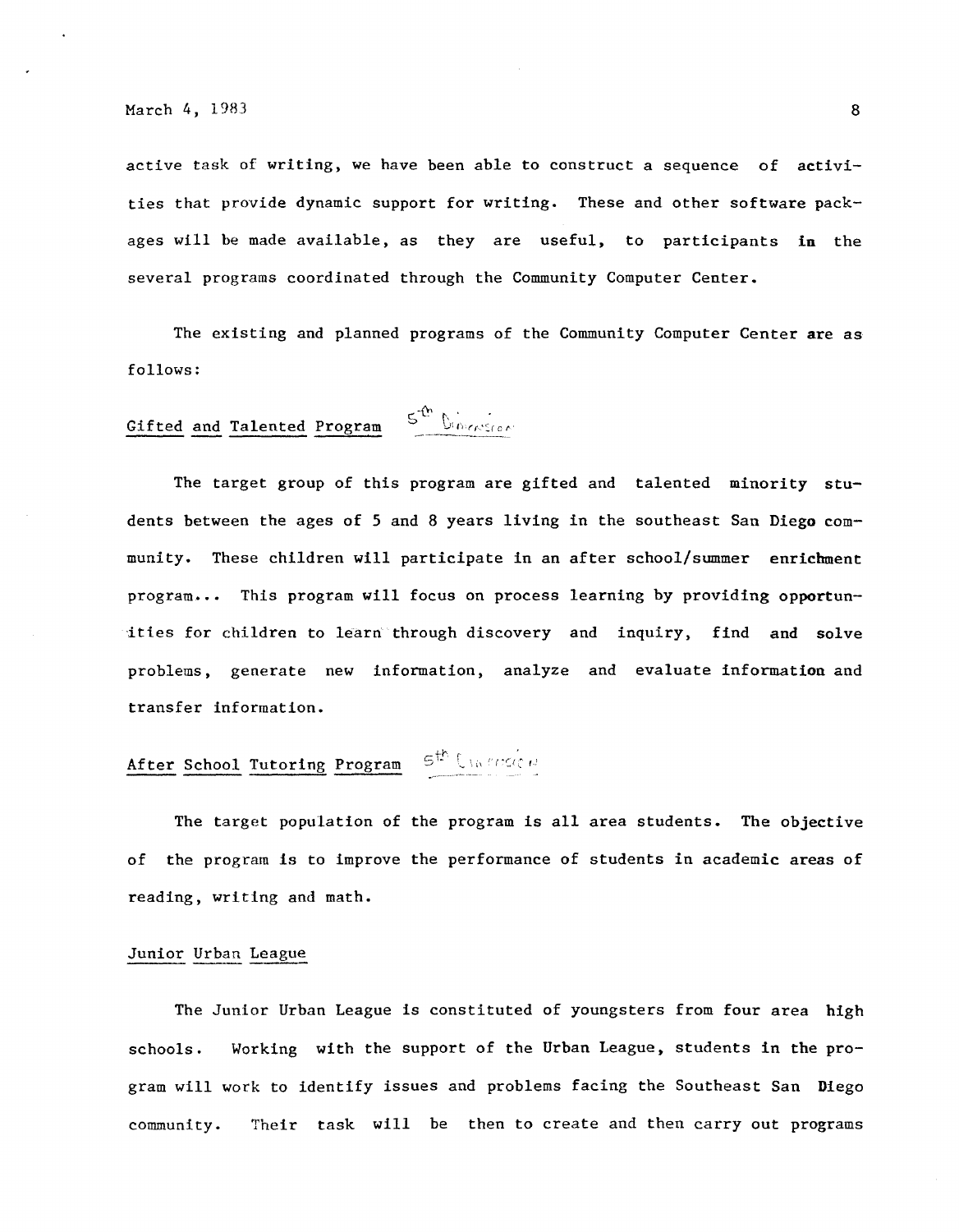designed to effectively address certain issues and/or solve existing problems.

5 Control Newspap Harambee House

Harambee House is a residential treatment facility for juvenile delinquents between the ages of 13 and 17. The program is designed **to** provide effective educational experiences for these youngsters, prevent their further penetration into the criminal justice system, and provide them **with** experiences that will help them become constructive and productive members of the community. In addition to violating the law, most of the residents of the program have had difficulty functioning and learning in traditional classroom situations.

#### Urban League/IBM Training Program

The program is designed to provide San Diego residents with training in business applications of computer technology. After students complete their training, the program will assist graduates to secure employment in the business sector. It is anticipated that some of the participants in the Center's Evening Program will decide to enter this training program.

#### Reporter Gristation = 171 Evening Program

The program is designed for adult community members. Its primary objective will be to de-mystify computer technology by providing hands on experience and instruction in computer use.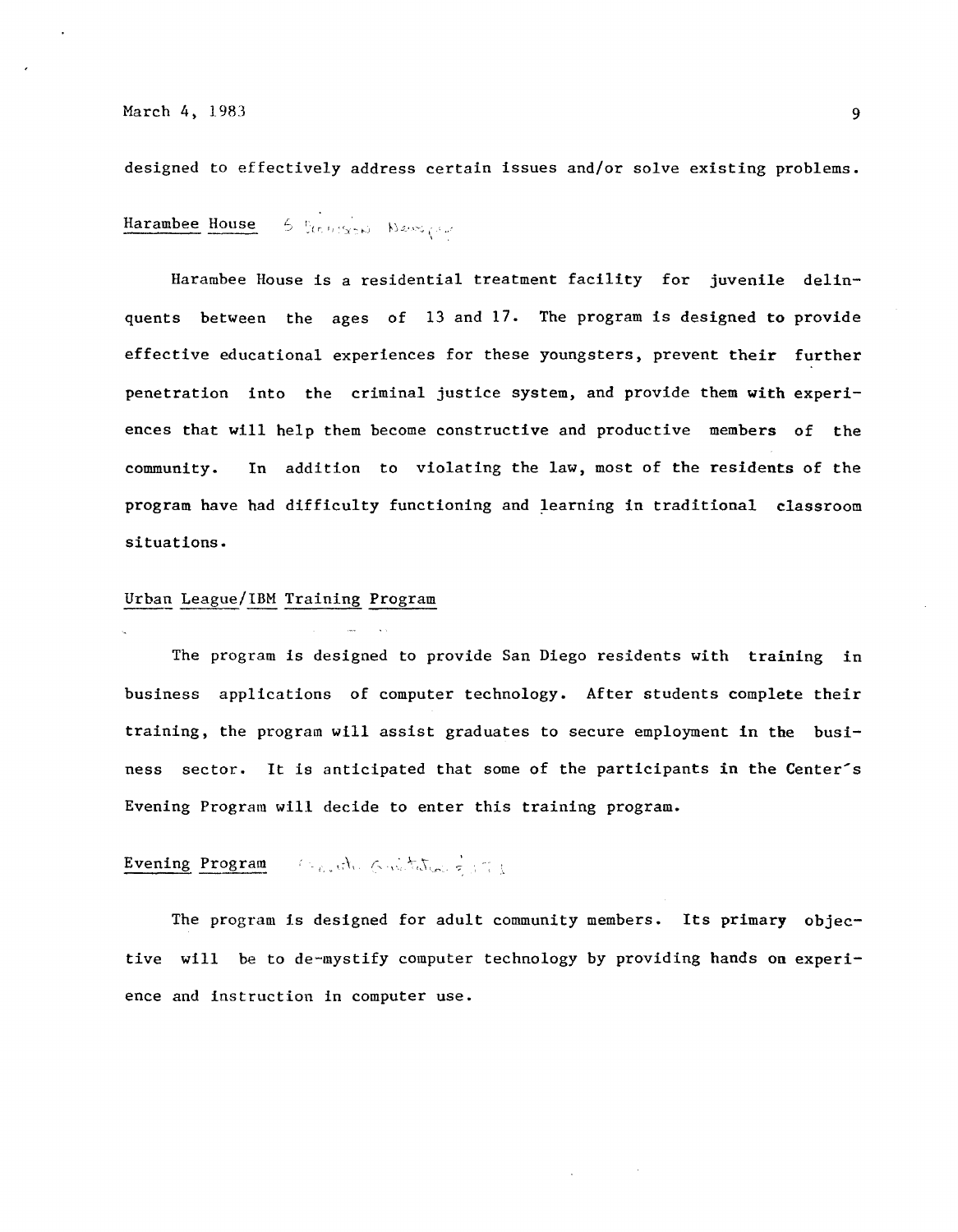#### Computer Llbrary Program

The target population for the program is the Southeast San Diego community. The objective of the program is to provide for the widest possible distribution of microcomputer technology for home use in the community. This program will develop a software library, develop and coordinate a hardware and software loan program and provide technical consultation.

### Home Computer Program

The program will investigate the existing and potential uses of microcomputers in the home in a study that integrates ethnographic and quasiexperimental approaches. The proposed study is organized into three **phases:**  (1) ethnographic study of paper and pencil literacy, (2) a quasi-experiment in planned change and (3) dynamic support for planned change.  $\mathcal{H}_{\text{The essential}}$ requirement for achieving the second outcome discussed above is providing people access to interactive contexts of learning and practice. The Community Computer Center is intended to provide students of all ages and their parents with the opportunity to work with computers in contexts that will allow them to use the maximum level of self-determination, creativity and imagination in the development and practice of the four basic skills.

The University. From the perspective of the University the Community Computer Center will serve as the community-based laboratory of the Third College Computer Literacy Project. The Center will operate as a basic research program organized to bring Third College students and faculty into productive contact with the youngsters and parents of the Southeast San Diego community. Through the Center we seek to create a context in which practical users,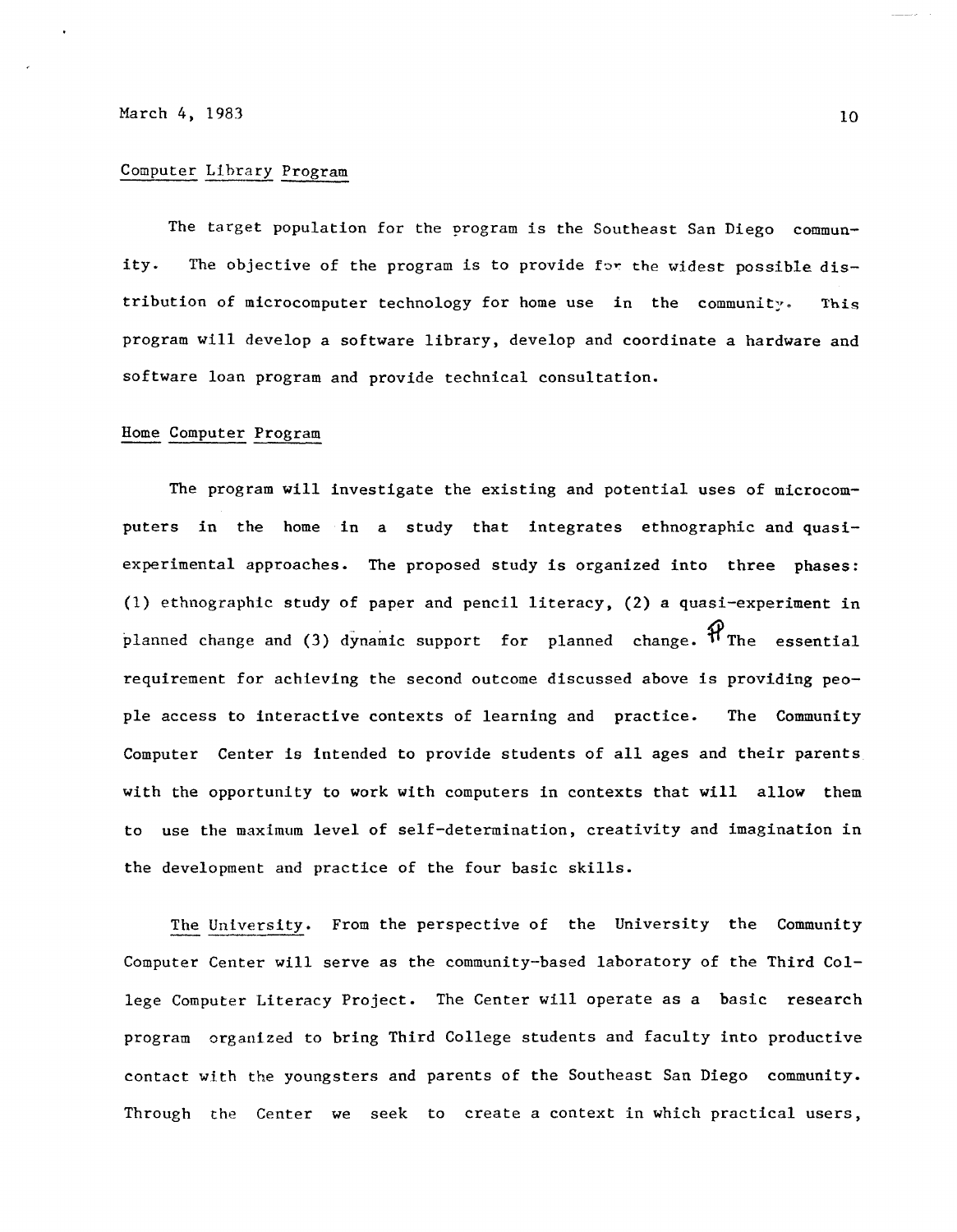University students and faculty can collaborate to design strategic contexts computer use and develop useful systems of information processing for lay people.<sup> $\mathcal H$ </sup> For Third College students, the major advantage will be their opportunity to study in a context that is organized to allow them to use the maximum level of self-determination, creativity and imagination in carrying out action research projects. Students will have the opportunity to investigate the introduction of a revolutionary medium of communication into American society. Moreover, through their research and participation they will be in a position to influence both the process of introduction and the designing of systems of activity involving the new medium. Most important is that this will occur in a setting that has cultural meaning and importance to them. In some cases the community served will be the students' own community since we expect that the activities of the Center will encourage a number of local college-bound students to study at Third College.

The Community Computer Center will be a dynamic research setting that will allow students to investigate practical problems. The variety of programs coordinated through the Center will provide Third College students a wide range of research problem areas to become involved in. For example, stu the after school Tutoring program dents working in the Gifted and Talented program, and the Harambee House program could ask, "how can the computer be most effectively used to help a youngster understand the number line or write an essay on a topic of the  $11$ <br>youngster's choosing. Forming a small group, these students would have the opportunity to study the same problem within three very different groups of users. One way into the problem might be to experiment with different ways to create a sequence of tasks that would take the user from not knowing what the task is to being an expert. In this case students would have to collect data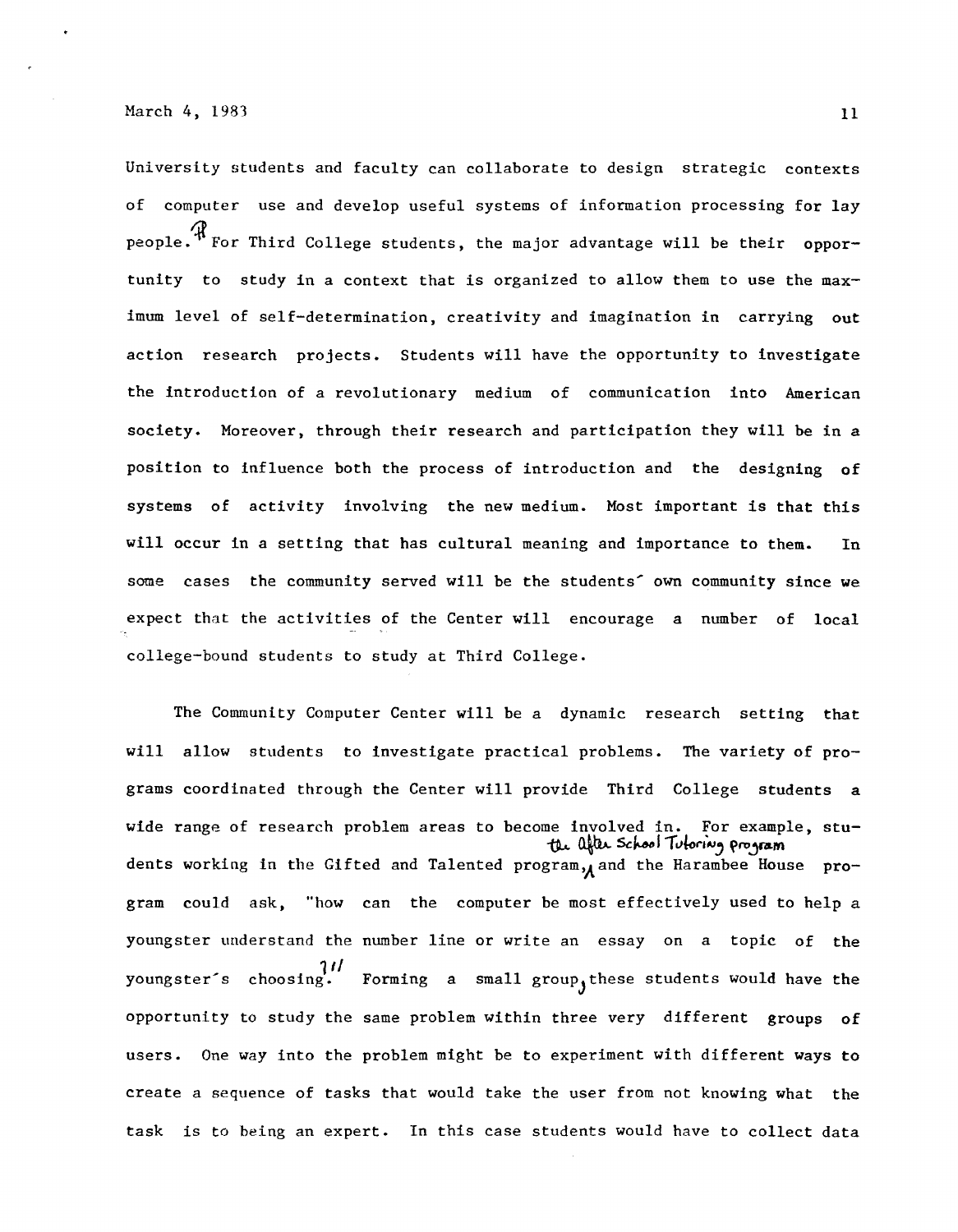on the spontaneous division of labor, for example, to develop ways that the computer could divide the task between two people. Or, students might wish to study how human tutors guide users toward appropriate task understanding. In either case a thorough analysis of the problem could lead students to collect and analyze key stroke data, audio-taped data and ethnographic data in order to help people use the computer more effectively to understand the number line or write an essay.

Students working the Computer Library program might ask, "how does the library establish and develop usership, what problems arise out of loaning out computer hardware ad software and what are their solutions?" One way into this problem might be to conduct community surveys to assess people's opinions about computer technology and the circumstances that might lead them to interact with this new technology. Still other students might ask even broader questions such as; how does the computer influence community life, how will community members appropriate the new technology to replace actions and operations typically handled by print and pencil literacy, or to what extent will community members invent new uses of the technology to organize and/or support their other daily activities. These questions could be approached through ethnographic methods.

Surely"the number and variety of "relevant" questions abound, with the only limitation on the kind of questions raised and the quality of solutions produced being the student's creativity, imagination and degree of technical preparation. With the activities of the Community Computer Center providing dynamic support we expect students to be motivated to explore the range of microcomputer capabilities and applications; develop machine operation skills;